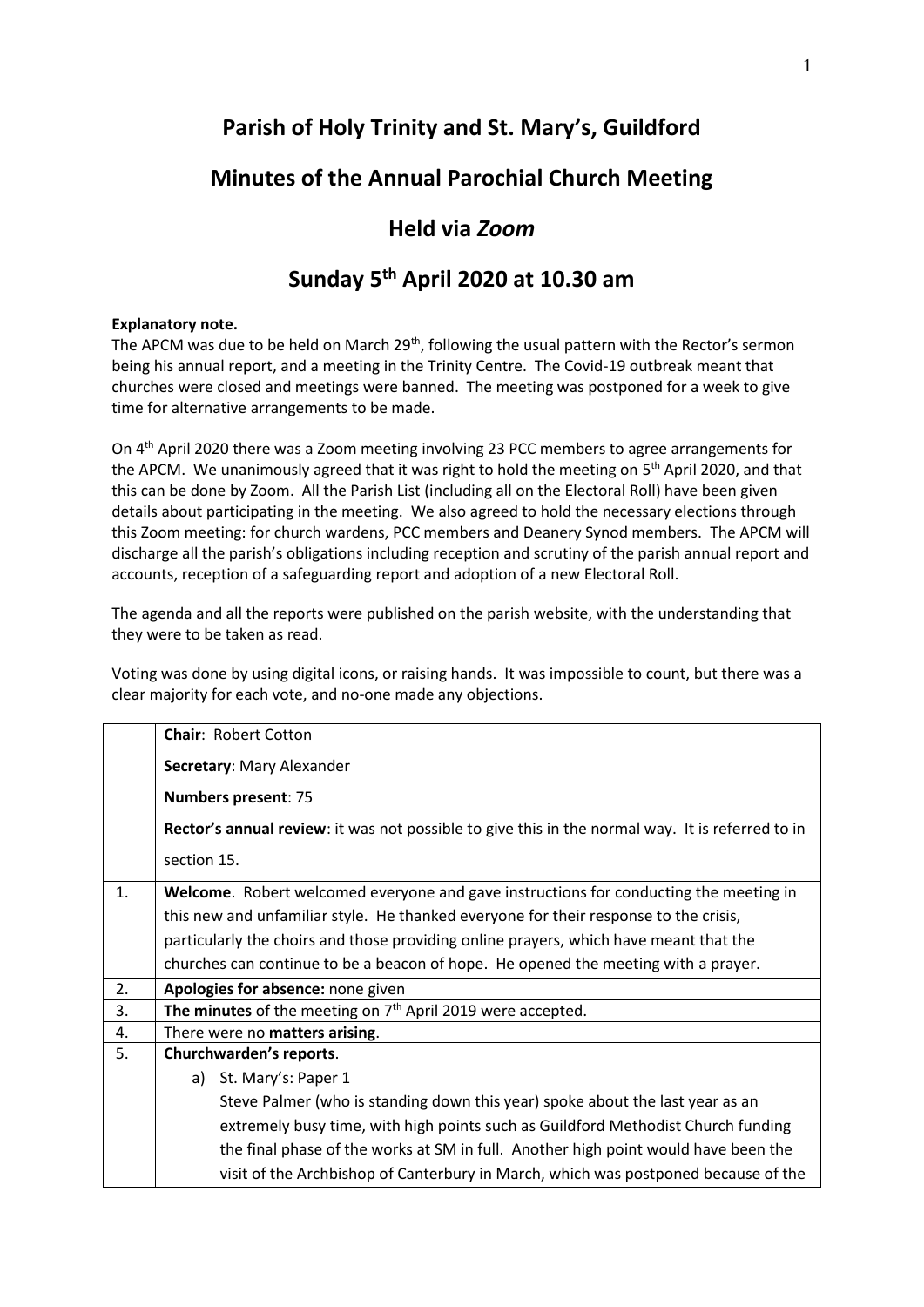|    |                   | virus. Steve referred us to the APCM papers on the website for further details, and is<br>happy to answer questions by email. He noted that Phase 5 at SM was on hold at<br>present, but that he was very pleased with the situation overall. The future of SM is<br>secure, and he felt it a great honour to be able to preserve the church for another<br>generation. He is very grateful for the foresight shown by all involved.<br>Robert had been very encouraged by the fact that Steve agreed to serve for one year<br>as churchwarden initially, but cheerfully extended this each year until his 3 year term<br>was up. His service was exemplary.<br>b) Holy Trinity: Paper 2<br>Stephen Marriott (who is standing down this year) referred us to the written report,<br>which lists the churchwardens' thanks to everyone who helps them, hoping that they<br>all feel appreciated. He is grateful for everyone's gracious responses to requests for<br>help. Being churchwarden has been a privilege, and it was a joy to work with Yvonne<br>Cameron, then Tricia McIntosh: he thanked Helen Parkinson who is standing as the<br>new warden. |
|----|-------------------|------------------------------------------------------------------------------------------------------------------------------------------------------------------------------------------------------------------------------------------------------------------------------------------------------------------------------------------------------------------------------------------------------------------------------------------------------------------------------------------------------------------------------------------------------------------------------------------------------------------------------------------------------------------------------------------------------------------------------------------------------------------------------------------------------------------------------------------------------------------------------------------------------------------------------------------------------------------------------------------------------------------------------------------------------------------------------------------------------------------------------------------------------------|
|    |                   | Tricia also thanked everyone who helped at HT, and Stephen for whom she had<br>written a poem beginning 'King of the spreadsheet ' which she recited.                                                                                                                                                                                                                                                                                                                                                                                                                                                                                                                                                                                                                                                                                                                                                                                                                                                                                                                                                                                                      |
| 6. | <b>Elections:</b> |                                                                                                                                                                                                                                                                                                                                                                                                                                                                                                                                                                                                                                                                                                                                                                                                                                                                                                                                                                                                                                                                                                                                                            |
|    | a)                | Churchwardens. There were two nominations for two posts, so Jenny Nockolds was                                                                                                                                                                                                                                                                                                                                                                                                                                                                                                                                                                                                                                                                                                                                                                                                                                                                                                                                                                                                                                                                             |
|    |                   | elected churchwarden for SM and Helen Parkinson for HT.                                                                                                                                                                                                                                                                                                                                                                                                                                                                                                                                                                                                                                                                                                                                                                                                                                                                                                                                                                                                                                                                                                    |
|    |                   | b) PCC representatives. Robert thanked Sara Gillingham, David Uzzell and Anthony                                                                                                                                                                                                                                                                                                                                                                                                                                                                                                                                                                                                                                                                                                                                                                                                                                                                                                                                                                                                                                                                           |
|    |                   | Jacques who were standing down.                                                                                                                                                                                                                                                                                                                                                                                                                                                                                                                                                                                                                                                                                                                                                                                                                                                                                                                                                                                                                                                                                                                            |
|    |                   | There were 9 vacancies, to which Charlie Alcock, Catherine Antcliff. Chloe Benson,                                                                                                                                                                                                                                                                                                                                                                                                                                                                                                                                                                                                                                                                                                                                                                                                                                                                                                                                                                                                                                                                         |
|    |                   | Andrew Chastney, John Hawksworth, Jane Hedgecock, Charles Howes, Bill Latto and<br>Nicky Mathews were elected. A vacancy for 2 years was filled by Mary Alexander,                                                                                                                                                                                                                                                                                                                                                                                                                                                                                                                                                                                                                                                                                                                                                                                                                                                                                                                                                                                         |
|    |                   | and one for one year will be filled by Angus McIntosh for perhaps 6 months while he                                                                                                                                                                                                                                                                                                                                                                                                                                                                                                                                                                                                                                                                                                                                                                                                                                                                                                                                                                                                                                                                        |
|    |                   | finishes off various buildings projects. There were no other nominations.                                                                                                                                                                                                                                                                                                                                                                                                                                                                                                                                                                                                                                                                                                                                                                                                                                                                                                                                                                                                                                                                                  |
|    | C)                | Three new deanery synod members were needed. Carolyn Graham, Alwyn Marriage                                                                                                                                                                                                                                                                                                                                                                                                                                                                                                                                                                                                                                                                                                                                                                                                                                                                                                                                                                                                                                                                                |
|    |                   | and Maggie Perrins were elected, there being no other nominations.                                                                                                                                                                                                                                                                                                                                                                                                                                                                                                                                                                                                                                                                                                                                                                                                                                                                                                                                                                                                                                                                                         |
| 7. |                   | <b>Appointments:</b>                                                                                                                                                                                                                                                                                                                                                                                                                                                                                                                                                                                                                                                                                                                                                                                                                                                                                                                                                                                                                                                                                                                                       |
|    | a)                | Auditors. Rogan (Treasurer) confirmed that we were happy with Alliott's, the current                                                                                                                                                                                                                                                                                                                                                                                                                                                                                                                                                                                                                                                                                                                                                                                                                                                                                                                                                                                                                                                                       |
|    |                   | auditors. Anthony Jacques proposed that we continue to use them, seconded by                                                                                                                                                                                                                                                                                                                                                                                                                                                                                                                                                                                                                                                                                                                                                                                                                                                                                                                                                                                                                                                                               |
|    |                   | Yvonne Cameron.                                                                                                                                                                                                                                                                                                                                                                                                                                                                                                                                                                                                                                                                                                                                                                                                                                                                                                                                                                                                                                                                                                                                            |
|    | b)                | Sidespeople. The meeting was reminded that sidespeople are no longer elected at                                                                                                                                                                                                                                                                                                                                                                                                                                                                                                                                                                                                                                                                                                                                                                                                                                                                                                                                                                                                                                                                            |
|    |                   | the APCM, but appointed by the PCC. The current ones will continue in post.                                                                                                                                                                                                                                                                                                                                                                                                                                                                                                                                                                                                                                                                                                                                                                                                                                                                                                                                                                                                                                                                                |
| 8. |                   | <b>Annual Report and Financial Statement 2019:</b>                                                                                                                                                                                                                                                                                                                                                                                                                                                                                                                                                                                                                                                                                                                                                                                                                                                                                                                                                                                                                                                                                                         |
|    |                   | This is all set out very clearly on the website. Rogan thanked Lucy Harris (Assistant                                                                                                                                                                                                                                                                                                                                                                                                                                                                                                                                                                                                                                                                                                                                                                                                                                                                                                                                                                                                                                                                      |
|    |                   | Treasurer) in particular, for her support during what had been personally a difficult period.                                                                                                                                                                                                                                                                                                                                                                                                                                                                                                                                                                                                                                                                                                                                                                                                                                                                                                                                                                                                                                                              |
|    |                   | Rogan asked for questions to be emailed to him. The 2019 figures are dominated by the                                                                                                                                                                                                                                                                                                                                                                                                                                                                                                                                                                                                                                                                                                                                                                                                                                                                                                                                                                                                                                                                      |
|    |                   | building work at SM, the initial phases of which were completed within budget and within                                                                                                                                                                                                                                                                                                                                                                                                                                                                                                                                                                                                                                                                                                                                                                                                                                                                                                                                                                                                                                                                   |
|    |                   | the time-scale. Inevitably, there was a lot of explanation about how Covid-19 would affect                                                                                                                                                                                                                                                                                                                                                                                                                                                                                                                                                                                                                                                                                                                                                                                                                                                                                                                                                                                                                                                                 |
|    |                   | 2020's figures. This is made clear in the last two slides of the report. Originally a deficit of<br>£17,000 had been forecast for 2020, to be addressed by a Planned Giving campaign and a                                                                                                                                                                                                                                                                                                                                                                                                                                                                                                                                                                                                                                                                                                                                                                                                                                                                                                                                                                 |
|    |                   | focus on letting income but this outlook has deteriorated with the virus. Potentially there                                                                                                                                                                                                                                                                                                                                                                                                                                                                                                                                                                                                                                                                                                                                                                                                                                                                                                                                                                                                                                                                |
|    |                   | could be a loss of income of £82,000, which would wipe out the General Fund reserves.                                                                                                                                                                                                                                                                                                                                                                                                                                                                                                                                                                                                                                                                                                                                                                                                                                                                                                                                                                                                                                                                      |
|    |                   |                                                                                                                                                                                                                                                                                                                                                                                                                                                                                                                                                                                                                                                                                                                                                                                                                                                                                                                                                                                                                                                                                                                                                            |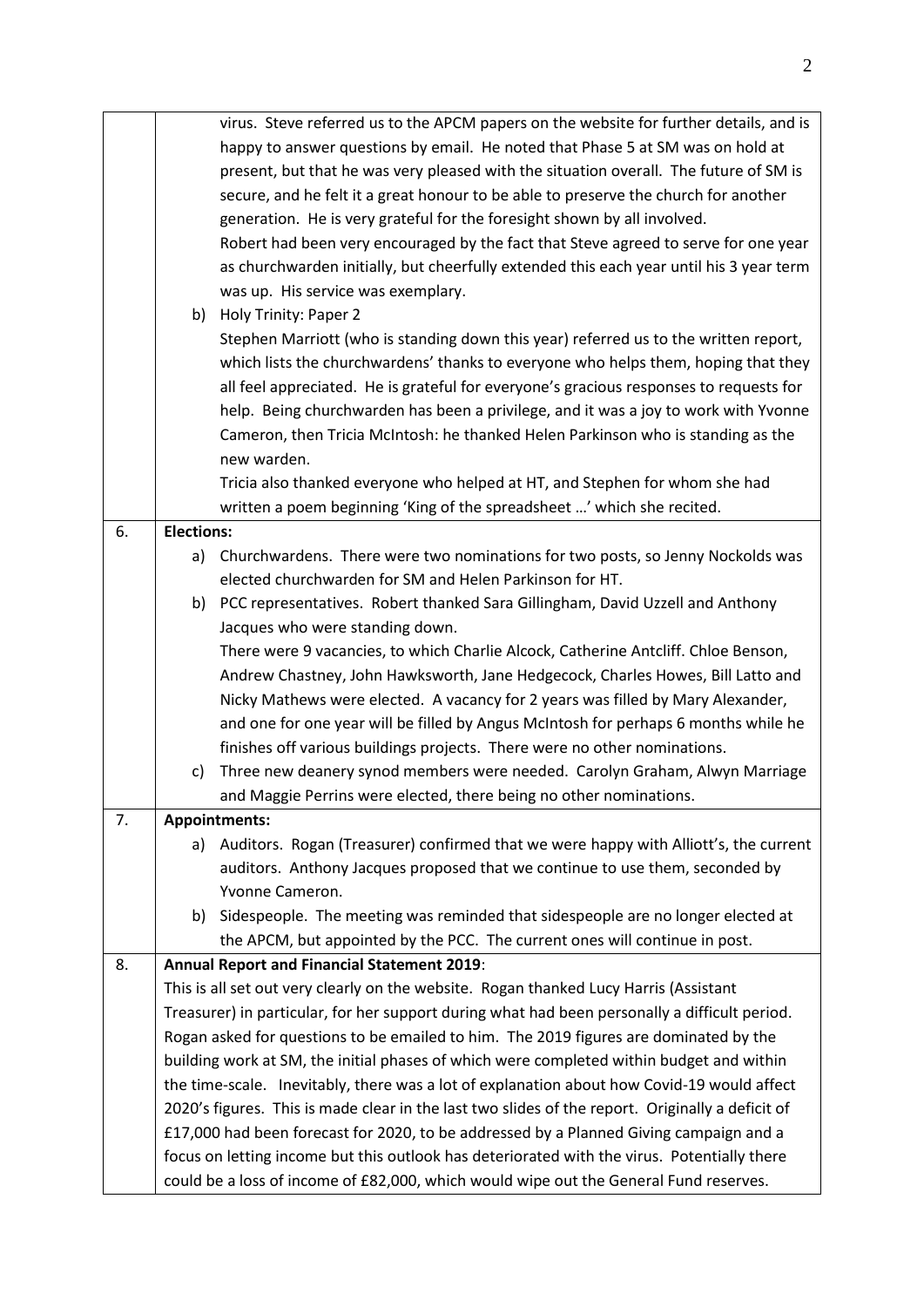|     | There are few opportunities for making cost savings. Staff will continue to be paid 100%, and  |
|-----|------------------------------------------------------------------------------------------------|
|     | the government's furlough scheme will be used where possible. Outward Giving will              |
|     | continue, focussing on local charities and needs. The diocese has been asked to review the     |
|     | Parish Share. All discretionary spending has stopped. The new sound system at HT, the          |
|     |                                                                                                |
|     | Trinity Centre windows and Phase 5 at SM have all be suspended and will be reviewed.           |
|     | The Planned Giving renewal campaign has been deferred. Thought is being given as to how        |
|     | those not in it might continue to give while the churches are closed. Everything is being done |
|     | to minimise financial risks, while being sensitive.                                            |
|     |                                                                                                |
|     | In reply to a question about restricted funds. Rogan explained that they were donations for    |
|     | specific purposes, such as the SM Fabric Fund. However, the Charity Commissioners have         |
|     | already confirmed that Restricted Funds can be released from their restriction should          |
|     | unrestricted funds not be sufficient in the present situation. Should this be required in HTSM |
|     | any restricted funds utilised would be considered as internal borrowings and would be repaid   |
|     |                                                                                                |
|     | form future fund-raising campaigns.                                                            |
|     | Clare Sylvester, Outward Giving, asked the people who are the parish links with charities to   |
|     | find out what was needed.                                                                      |
|     |                                                                                                |
|     | Robert thanked Rogan for a very clear presentation, and thanked all the Finance team. The      |
|     | diocese had been pleased to hear a realistic understanding of the situation, helped by clear   |
|     | thinking.                                                                                      |
|     |                                                                                                |
|     | There had already been some communication with charities, which will be reported in the        |
|     | next newsletter. We are very keen to help local charities with what has been promised.         |
|     | Robert thanked Emma Humphreys, a GP, who had just joined the meeting, expressing               |
|     | admiration for all front-line health workers, and pleasure that Emma is part of our            |
|     | community.                                                                                     |
| 9.  | Planned Giving. There was nothing more to add to the written report, paper 4.                  |
| 10. | Buildings: Paper 5. Angus was thanked heartily, with applause. He in turn thanked all who      |
|     | had helped him over the last 9 years: the Committee, the fund-raisers especially Graham        |
|     | Gibson and Venetia Howes, and all who contribute to the Big Appeal. He will continue on the    |
|     | Buildings Committee for this year, though it is now uncertain what will happen about the       |
|     | major building projects. His final thanks were for Robert, for being tolerant and supportive.  |
|     |                                                                                                |
|     | Robert noted that how important it was that our buildings are cared for and that people can    |
|     | meet with God in them, and that this is valued in the town. Angus will be taken out to dinner  |
|     | at some point by Robert and Stephen.                                                           |
| 11. | <b>Children and Young People.</b>                                                              |
|     | Children and Young People's Committee. Paper 6. Phil Hancock reported that work<br>a)          |
|     | with children had been very successful prior to Covid-19, and that Café Club was now           |
|     | being held online. Plans for the 15+ age group were on hold until September. Links             |
|     | with Sandfield School continued to be good, such that they held their school carol             |
|     | service in HT. All the helpers were thanked, including new members of the                      |
|     | committee, Ginnie Gregory and Tom Pote, and Pippa for the links she makes with the             |
|     | families of the children.                                                                      |